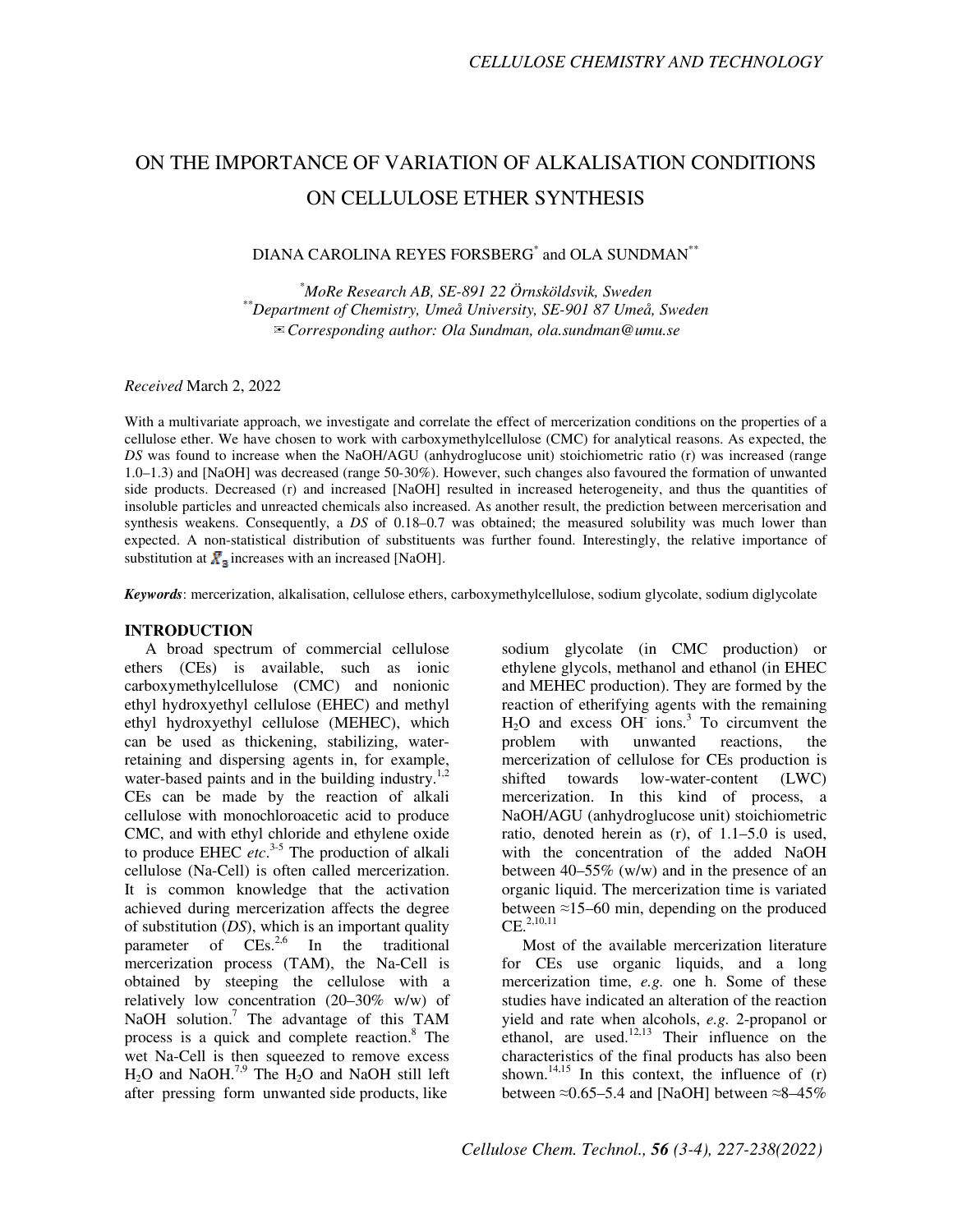on the CMC properties has also been presented.<sup>16-</sup> <sup>20</sup> In the last-mentioned studies, the amount of accessible NaOH was always controlled by the [NaOH] and independent ratio variation was never done. Thus, (r) and [NaOH] interaction/dependency and its effect on CE properties were not thoroughly investigated. Studies carried out by our research group have shown that LWC mercerization has somewhat other dependencies upon parameters such as temperature, ratio, concentration, and mercerization time than the above studies.<sup>21,22</sup> In this paper, we connect these dependencies to etherification. Furthermore, studies focusing on the influence of mercerization parameters on the formation of side products are few.<sup>6</sup> In the present work, we also attempt to fill this gap.

Ideally, we would be able to analyse the effect of different alkalisation conditions on both ionic and nonionic CEs directly. However, the production of nonionic CEs yields a rather complex mixture of products. The reaction of NaOH with, *e.g.* ethylene oxide, introduces new reactive hydroxyl-groups, which form the basis for further reactions. The analysis of this complex mix complicates the analytical work at the molecular level. To circumvent this problem, we have instead synthesised CMC in the present work, which made it easier to analyse the influence of the mercerization conditions on a molecular level. Another advantage of this decision is that the studied process mimics the nonionic CEs, but gives the analytical benefits of working with CMC. CMC is usually produced in a process that includes alcohol, which is valid for lab-scale as well as for commercial production.<sup>7,20</sup> The current study was made on CMC synthesised without alcohol. We decided to get a reliable relation of mercerization conditions (and avoid the possible influence of the use of alcohol on the outcome) on CE properties and side products. Also, the aim is to achieve results applicable not only for CMC, but for all CEs, where LWC mercerization is used as the first step in the production process. Very importantly, we always had in mind to be able to relate the current results to previous studies, which focused on mercerization at LWC and where we used no alcohol.<sup>21,22</sup> It is worth clarifying that the present work does not aim to optimize mercerization at LWC in any way.

Secondly, the study aimed to examine the formation of unwanted side products and relate their formation to the assumed mercerization. We

also investigated the effects of the co-variation of the added [NaOH], (r), and reaction time at LWC mercerization conditions on the measured *DS*, insoluble particles, side products, and unreacted chemicals, using a multivariate data approach. We addressed the variation of both the added [NaOH] and (r) independently. We then compared the resulting parameters to the similar parameters addressed earlier for LWC mercerization. Furthermore, to provide information on a molecular level, we have analysed both the substitution pattern within the AGU (position C2,  $C3$ ,  $C6$ ) using <sup>1</sup>H NMR, along the polymer chains (molar fraction) of the synthesised CMC samples by High-Performance Liquid Chromatography (HPLC), and compared how we could relate the increase of unwanted side products to *DS*.

# **EXPERIMENTAL**

# **Materials**

A softwood sulphite dissolving cellulose pulp from pine and spruce was provided by Domsjö Fabriker AB, Örnsköldsvik, Sweden. The average molecular weight of this pulp was  $3.92 \times 10^5$  g mol<sup>-1</sup> (internal method, KA 10.312), and an intrinsic viscosity of 544 mL  $g<sup>-1</sup>$  (ISO 2470:1999), as supplied by the manufacturer. The alkaline solutions for S samples were prepared using NaOH pellets (ACS reagent, ≥97.0%, Sigma-Aldrich) and boiled MilliQ  $H_2O$ , while N samples were prepared with a stock solution of 50% [NaOH] (Across Organics), diluted using deionised  $H_2O$  when 30% and 40% [NaOH] was added. After being prepared, all alkaline aqueous solutions were kept in vessels protected from atmospheric CO<sub>2</sub>. Sodium chloroacetate powder (denoted as Na-MCA) (assay ≥98.0%, Merck) was used for carboxymethylation of the alkali cellulose.  $D_2SO_4$  and  $D_2O$  were acquired from Sigma-Aldrich.

## **Experimental design for carboxymethylcellulose production**

The design of experiments (DoE) consisted of simultaneous variation of mercerization parameters; (r), added [NaOH], and time, using two levels each: (r)  $= 1$  and 1.3 mol/mol; [NaOH] = 9.9 N (30% w/w) and 19.1 N  $(50\% \text{ w/w})$ ; mercerization time = 10 and 60 min. The middle points (*i.e.* replicates) were at  $(r)$  = 1.15, 14.2 N (40%, w/w [NaOH]) and 35 min mercerization time. In all the experiments, we kept the mercerization temperature at 26 °C. We set the experimental mercerization parameters related to previous studies,  $2^{1,22}$  and within ranges used in the industry.2,10

In this study, we define (r) as a stoichiometric ratio between NaOH and AGU. Added [NaOH] refers then mainly to the concentration of water at any given (r). The response variables, *i.e.* analyses, were: the *DS*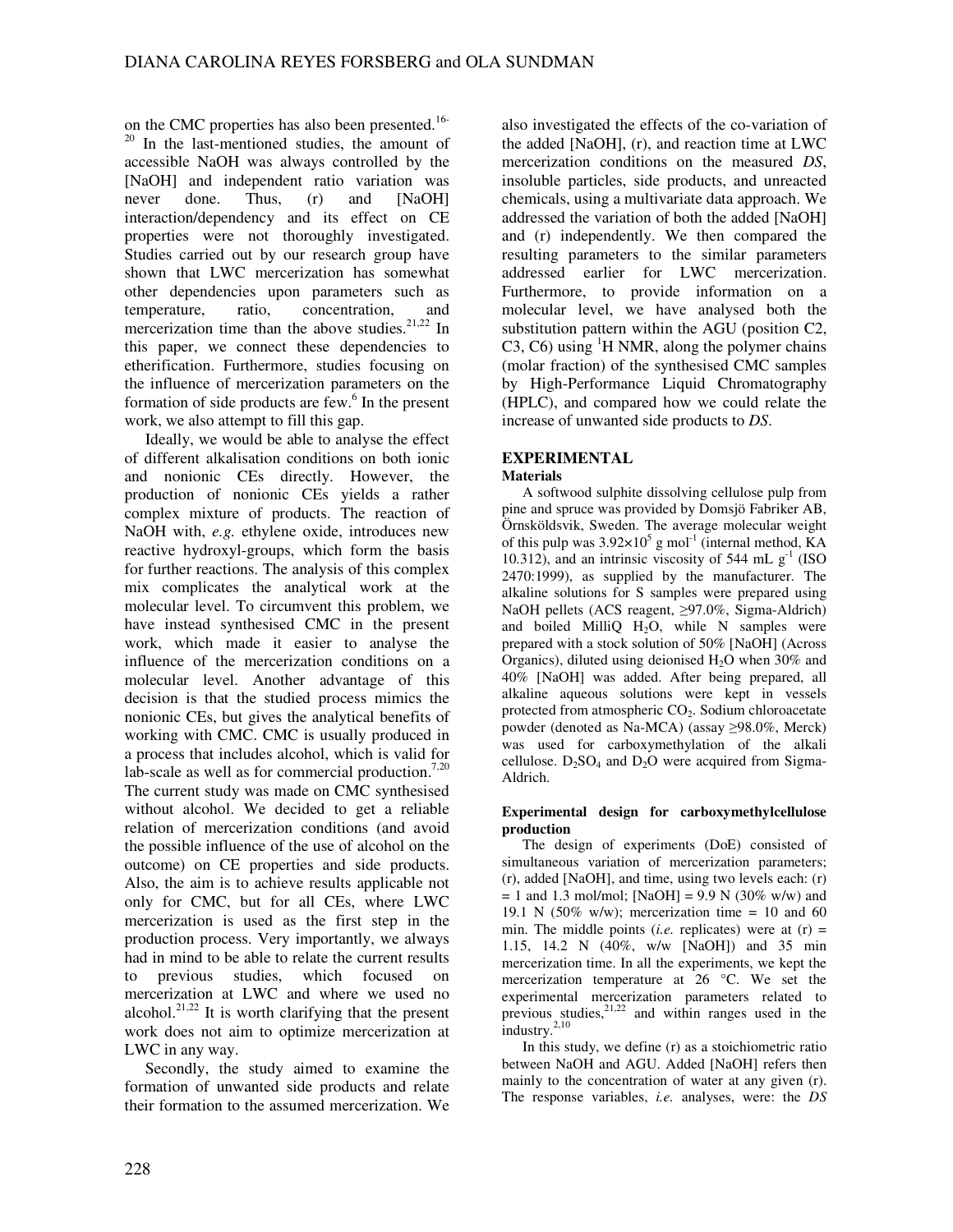(calculated from both substitution patterns within the AGU and along the polymer chains), sodium glycolate  $(\%)$  (denoted as Na-glycolate), sodium diglycolate  $(\%)$ (denoted as Na-diglycolate), remaining Na-MCA (%), remaining NaOH  $(\%)$ , NaCl  $(\%)$ , pH, and insoluble particles (%). We performed two DoEs using MODDE (v.9.1.1.0, Umetrics AB, Umeå, Sweden). Firstly, we did a Fractional Factorial Design, which consisted of 4 experiments plus two central points; samples are labelled as N1-N6. Secondly, we applied an extended model, *i.e.* a Full Factorial Design, where we increased the number of experiments to 10, including two central points. These samples are labelled as S1-S10.

#### **Synthesis of carboxymethylcellulose**

We synthesised CMCs at two locations, with different types of equipment (mentioned here also as a kneader). Firstly, we synthesised the samples labelled "N" using an IKA HKD-T 0.60 kneader for CMC synthesis at Nouryon (formerly AkzoNobel), Arnhem, the Netherlands. Secondly, we produced the samples labelled "S" in a kneader usually used to shred alkali cellulose in viscose production at MoRe Research, Örnsköldsvik, Sweden. The latter equipment is detailed in the supplementary material of Albán Reyes, Gorzsas, Stridh, de Wit and Sundman.<sup>21</sup>

CMC production involved several steps. Firstly, the sheet of dissolving pulp was ground at Nouryon (AkzoNobel), Örnsköldsvik, Sweden, in a pilot plant fine cutting mill (Netzsch, Germany), using a 280 µm mesh. Secondly, we added the milled cellulose pulp to the kneader (24.3 g in N and 15 g in S kneader). We sprayed the NaOH(aq) into the kneader using an airbrush (Biltema AB, Sweden, unit nr. 17372), as described by Albán Reyes, Gorzsas, Stridh, de Wit and Sundman.<sup>21</sup> Important to note is that the kneader continuously mixed the pulp and the NaOH(aq)

throughout the process. After mercerization, *i.e*., after 10–60 min, at 26 °C (see Table 1), we added powdered Na-MCA (equimolar to the NaOH). We varied the Na-MCA/AGU ratio and NaOH/AGU ratio similarly to synthesise CMC with similar settings as used in the CE industry. The use of a lower Na-MCA/AGU ratio results in less CMC-reaction, while a higher Na-MCA/AGU ratio could lead to more unreacted chemicals. The industry does not desire these two outcomes for economic reasons.

Since the primary purpose of the present work is to study the effect of LWC mercerization on CMC properties and side products, we kept all the parameters in the etherification step constant, except the Na-MCA/AGU, which was varied according to (r), as has been explained. In the etherification step, we increased the temperature to 70 °C of the kneader and kept it there for 60 min with continued "kneading". The etherifying agent monochloroacetic acid  $(CH_2CICOOH, MCA)$  is usually used in CMC industrial production.<sup>14,15,23</sup> Since this chemical is a carboxylic acid, however, it consumes added NaOH. In the present study, we add only 1-1.3 mol NaOH per mol of AGU. If we had used monochloroacetic acid, we would have to add 2-2.6 mol of NaOH in the mercerization step. Since we wanted to study the effect of the LWC mercerization, we avoided this by using the Na-salt of monochloroacetic acid (CH<sub>2</sub>ClCOONa). Subsequently, after cooling to room temperature, we placed the products in sealed plastic bags before further treatment. The samples were not purified due to the subsequent analysis of side products. Finally, the samples were dried, ground and stored at room temperature until analysis. Equations 1 to 5 show the chemical reactions for mercerization, etherification, and side reactions. Mercerization conditions for each sample are detailed in Table 1.

#### *Mercerization*:

| Cell-OH + NaOH (aq) $\rightarrow$ Cell-ONa + H <sub>2</sub> O                        |     |  |
|--------------------------------------------------------------------------------------|-----|--|
| Alkali cellulose                                                                     |     |  |
| <b>Etherification reaction:</b>                                                      |     |  |
| Cell-ONa + ClCH <sub>2</sub> COONa $\rightarrow$ Cell-O-CH <sub>2</sub> COONa + NaCl | (2) |  |
| Carboxymethylcellulose sodium                                                        |     |  |
| Side reactions in CMC synthesis:                                                     |     |  |
| NaOH (aq) + ClCH <sub>2</sub> COONa $\rightarrow$ HOCH <sub>2</sub> COONa + NaCl     | (3) |  |
| Sodium glycolate                                                                     |     |  |
|                                                                                      |     |  |

## $NaOH (aq) + HOCH_2COONa \rightleftharpoons NaOCH_2COONa + H_2O$  (4)

*Disodium glycolate*   $CICH_2COONa + NaOCH_2COONa \rightarrow NaOOCCH_2OCH_2COONa + NaCl$  (5) *Sodium diglycolate*  where Cell-OH represents the functional hydroxyl groups (OH-C2; OH-C3; OH-C6) in the AGU.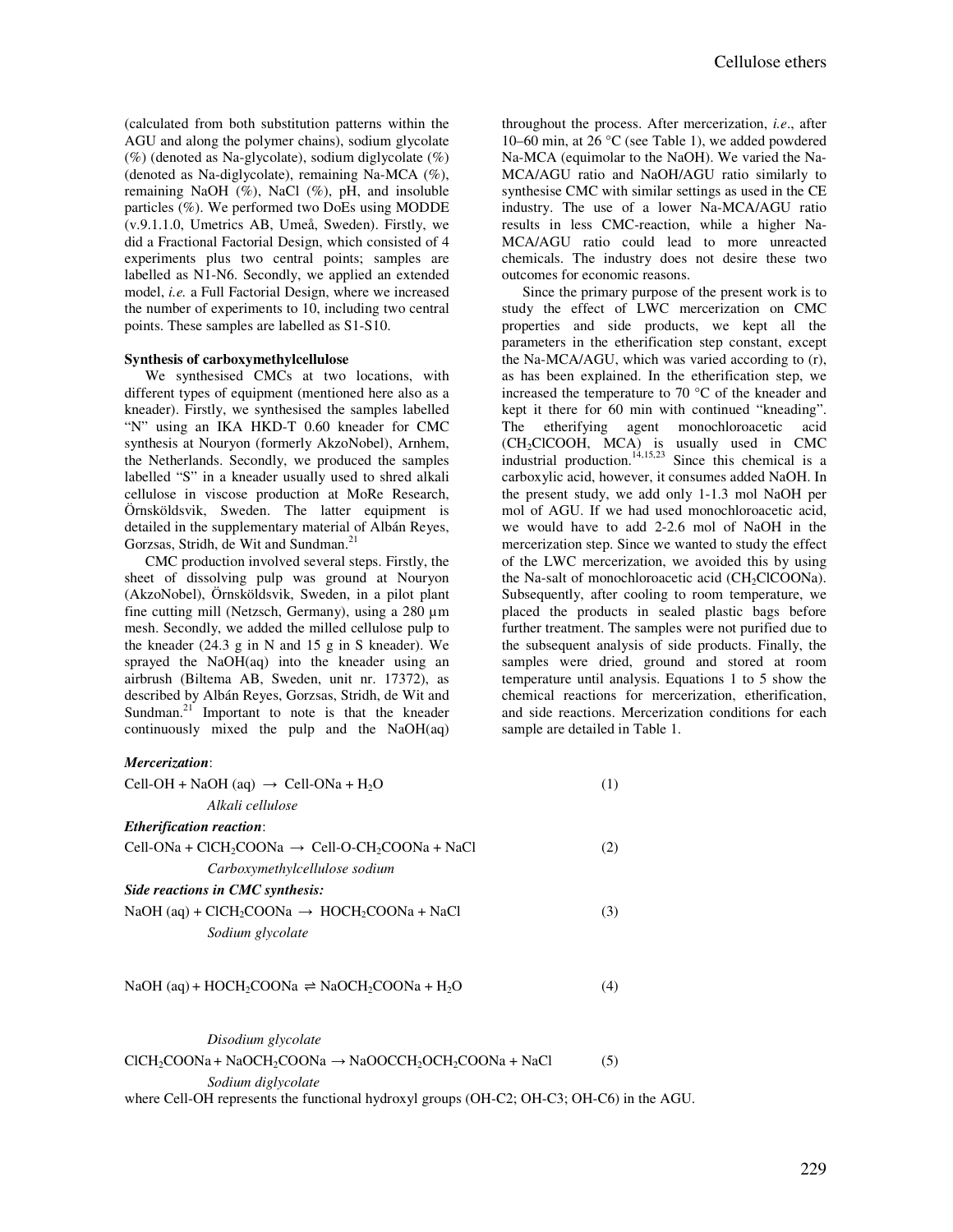#### **Multivariate data analyses**

A Partial Least Squares (PLS) regression method was used<sup>24,25</sup> to model the overall effect of  $(r)$ , added [NaOH], and mercerization time on the studied responses mentioned above. In the PLS analysis, we

used a unit variance scaling to avoid the effects of different numerical values of the variables. We performed the PLS analysis using MODDE (v.9.1.1.0, Umetrics AB, Umeå, Sweden).

| Table 1                                                                                                |
|--------------------------------------------------------------------------------------------------------|
| Overview of conditions used during mercerization with low-water-content (LWC) and etherification steps |

| Sample          | Added [NaOH] | NaOH/AGU  | Merc. time | Na-MCA/AGU | Water/AGU |
|-----------------|--------------|-----------|------------|------------|-----------|
| name            | $(\%$ , w/w) | (mol/mol) | (min)      | (mol/mol)  | (mol/mol) |
| N1              | 30           |           | 60         |            | 5.19      |
| N <sub>2</sub>  | 50           |           | 10         |            | 2.22      |
| N <sub>3</sub>  | 30           | 1.3       | 10         | 1.3        | 6.74      |
| N <sub>4</sub>  | 50           | 1.3       | 60         | 1.3        | 2.89      |
| $*N5$           | 40           | 1.15      | 35         | 1.15       | 3.83      |
| $*N6$           | 40           | 1.15      | 35         | 1.15       | 3.83      |
| S <sub>1</sub>  | 30           |           | 60         |            | 5.19      |
| S <sub>2</sub>  | 50           |           | 10         |            | 2.22      |
| S <sub>3</sub>  | 30           | 1.3       | 10         | 1.3        | 6.74      |
| S <sub>4</sub>  | 50           | 1.3       | 60         | 1.3        | 2.89      |
| $*$ S5          | 40           | 1.15      | 35         | 1.15       | 3.83      |
| $*$ S6          | 40           | 1.15      | 35         | 1.15       | 3.83      |
| S7              | 30           |           | 10         |            | 5.19      |
| S <sub>8</sub>  | 50           |           | 60         |            | 2.22      |
| S <sub>9</sub>  | 30           | 1.3       | 60         | 1.3        | 6.74      |
| S <sub>10</sub> | 50           | 1.3       | 10         | 1.3        | 2.89      |

Replicates are marked with asterisks (\*)

#### **Measurements**

#### *Nuclear Magnetic Resonance (NMR) Spectroscopy*

We recorded the NMR spectra on a Bruker 400 MHz spectrometer at the "NMR for life" core facility at Umeå University, with a total of 32 scans typically obtained per sample. As a standard, we used 4,4 dimethyl-4-silapentane-1-sulfonic acid (DSS). We carried out the <sup>1</sup>H NMR analysis similarly, as reported in a previous study.<sup>20</sup> We dialysed the synthesised  $CMC$  samples against running deionised  $H<sub>2</sub>O$  to remove impurities before the NMR measurements. We then freeze-dried and hydrolysed (in  $72\%$  (v/v)  $D_2SO_4/D_2O$ ) the samples for 60 min at 30 °C. We then diluted the hydrolysed sample to 25% (v/v) and continued the hydrolysis for 120 min, at 90 °C. If necessary, we filtered the samples before NMR analysis.

#### *Monomer composition analysis*

We performed an HPLC analysis of the molar ratios of unsubstituted (*i.e*., glucose), 2-; 3-; 6-mono-*O*-carboxymethyl glucose (mono), 2,3-; 2,6-; 3,6-di-*O*carboxymethyl glucose (di), and 2,3,6-tri-*O*carboxymethyl glucose (tri) in each of the CMC samples, similarly to Heinze, Erler, Nehls and Klemm, $^{26}$  briefly described as follows. The protocol followed is an internal protocol used by Noyroun (Arnhem, the Netherlands) and may not be displayed publicly. Very briefly, the samples were completely

hydrolysed to monomers by subsequent treatment with 70% and 15% sulfuric acid at ambient and elevated temperatures, respectively. The mixture of monomers was then analysed using HPLC.

#### *Measurements of side products and unreacted chemicals*

Glycolates, sodium hydroxide and sodium chloride were determined using methods comparable to, or validated according to the industrial standardised protocol ASTM D1439.

## *Content of insoluble particles*

The content of insoluble particles in each of the CMC samples was measured by gravimetric measurement as described further. A known amount of the dry CMC sample was dissolved in deionised  $H_2O$ to 2% concentration. The solution was divided into two, and one solution was centrifuged. The centrifuged and non-centrifuged solutions were dried at atmospheric pressure at 105 °C, and the weight of insoluble particles was calculated.

## **RESULTS AND DISCUSSION**

# **Carboxymethylcellulose produced by lowwater-content (LWC) mercerization**

We ground the dissolving cellulose pulp sheet to obtain a "powder" that enabled the mixing of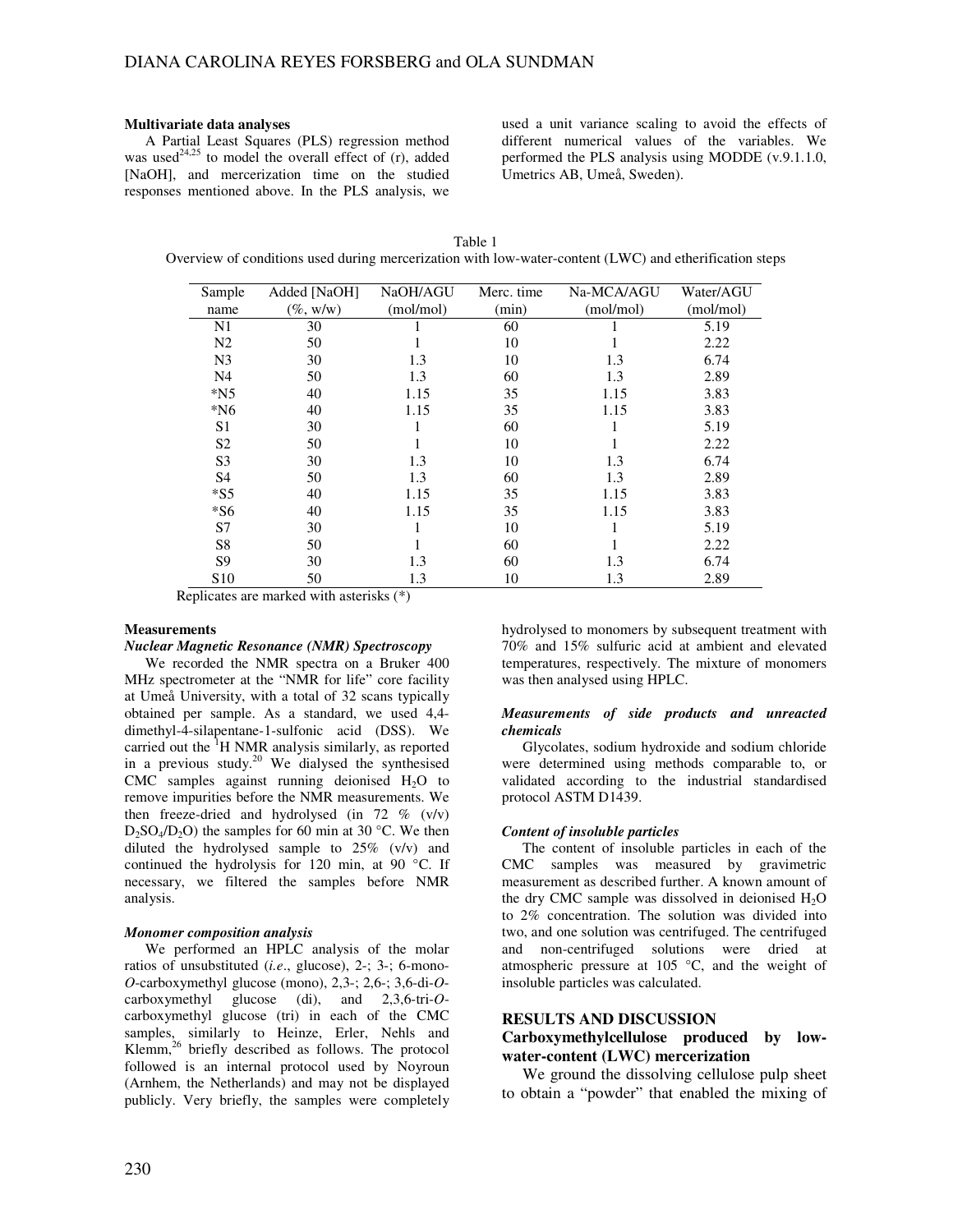the pulp with a small amount of aqueous NaOH and powdered Na-MCA. However, the blending of such a dry system is problematic. The performance of the kneader is vital for the outcome, which leads to varying results and unsatisfactory reproducibility. Thus, to increase the significance of our results and assay the influence of the mixing system, we performed the CMC synthesis using two different kneaders, N and S kneaders (*i.e*., N and S samples), which differ in mixing capacity and efficiency. This makes it possible to detail the impact of mixing efficiency on the achieved results. Although the experimental conditions were the same in N and S kneaders (see Table 1), the results differ. The N kneader has greater efficiency in mixing than the S kneader. We carried out replicates for each kneader, thus showing the reproducibility for each separately, see Table 2 and Table 3. In general, samples produced in the N kneader show better reproducibility of the results, a higher  $DS<sub>calc</sub>$ (Table 2), slightly lower *%* of Na-glycolate and insoluble particles (Table 3), compared to samples produced in S kneader.

However, it is worth mentioning that, even though there are differences in the results obtained for each kneader, the data trend for the *DS*calc is mostly the same. Due to the few data points included in the DOE for N samples, we do not see any variation of the responses concerning mercerization time. Thus, regarding the influence of the mercerization time on the studied responses, we have solely focused on S samples, where we use an extended model.

# **Correlation between mercerization parameters and the resulting degree of substitution**

As mentioned in the introduction, mercerization, as well as the etherification step, affect the *DS*. <sup>3</sup> *DS* is defined as the average number of substituted functional OH groups in the AGU (at positions C2, C3 and C6).<sup>27</sup> We analysed the *DS* in the CMC samples using both HPLC and <sup>1</sup>H-NMR (see methods above). Different hydrolysis methods give similar *DS* values for a particular analysed sample. We find an example of this in the study reported by Heinze and Pfeiffer,<sup>20</sup> where they analysed CMC samples produced in the presence of alcohol by  ${}^{1}$ H-NMR and HPLC methods and had similar *DS*s. However, in the present study, even though the *DS* derived by <sup>1</sup>H-NMR and HPLC mostly show the same data trends (see Table 2), the values differ slightly. Unfortunately, we think this is due

to incomplete hydrolysis of the unreacted cellulose present in the highly heterogeneous CMC samples. Thus, we use the *DS* calculated by HPLC, here referred to as  $DS<sub>calc</sub>$ , in the present study to describe the CMC properties related to *DS*. We chose these values since HPLC is a standardised method used internally daily and thus considered more accurate for total *DS* calculations in our case.

Our results show that at LWC mercerization, *DS*calc has a marginal positive correlation to (r), while it has a statistically significant negative correlation with the added [NaOH], as illustrated in Figure 1. This agrees with a previous study from our group, where the degree of activation of sulphite cellulose pulp increases as the  $(r)$ increases and added [NaOH] decreases under our experimental conditions.<sup>21</sup> An example is that, under our experimental conditions, we obtained the highest  $DS_{\text{calc}}$  value ( $DS_{\text{calc}} \approx 0.7$ ) at 30% added [NaOH] and (r) = 1.3 (*i.e.*, water/AGU molar ratio of 6.74). The positive correlation with the amount of NaOH is, on the one hand, well established in the literature. As examples, Ramos, Frolllini and Heinze also found an increase in the *DS* with (r) when they performed the carboxymethylation of cellulose in dimethyl sulfoxide/tetrabutylammonium fluoride trihydrate solution.<sup>28</sup> Hedlund and Germgård also observed such positive correlation when they prepared CMC samples in the presence of 2-propanol. $^{17}$ 

On the other hand, the decrease in *DS* with an increase in added [NaOH] differs from the observations given by Almlöf, Kreutz, Jardeby and Germgård,<sup>18</sup> where the authors observed a positive correlation of the *DS* of the CMC produced with a relatively low concentration of NaOH ([NaOH]= 9- 27.5%) and (r) from 0.65 to 2.55, in the presence of isopropanol. In agreement with our observations, a decrease of *DS* was also observed by Yeasmin and Mondal, $19$  when the [NaOH] increased from 30 to 40% for CMC samples prepared with cellulose extract from corn husk in the presence of ethanol. Thus, the previously mentioned discrepancy seems to be due to the lower [NaOH] and low (r) used in the study by Almlöf, Kreutz, Jardeby and Germgård.<sup>18</sup> From the literature, we also know that, at room temperature, we need at least 10% [NaOH] for an adequate activation of cellulose at TAM conditions.  $2^{9,30}$  Furthermore, in earlier publications, we show that in LWC mercerization, the degree of activation increases with increased NaOH from 10% to 20%. It then decreases when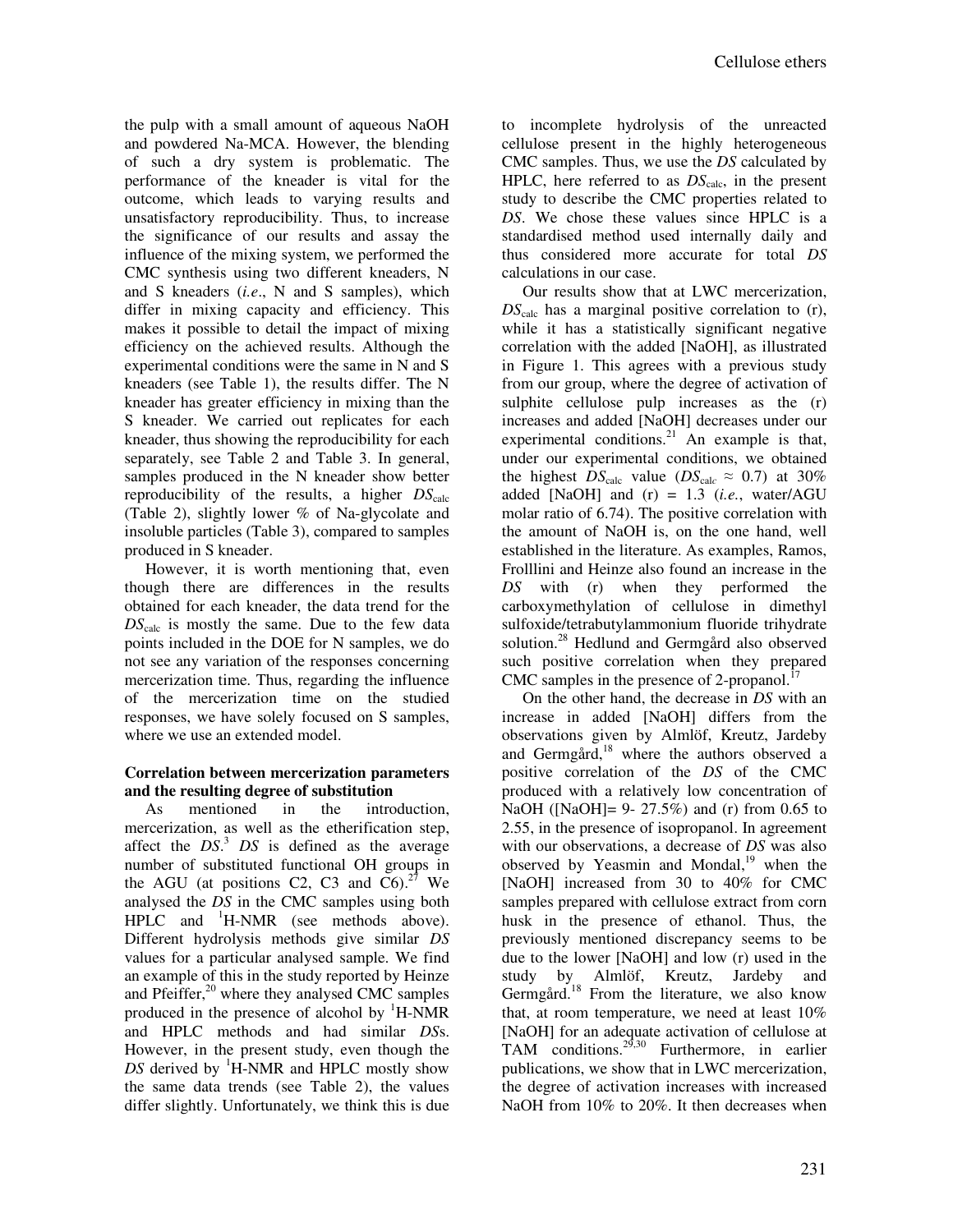NaOH concentration increases from 30% to higher concentrations.<sup>21</sup>

We have also shown earlier that substoichiometric (r) gives a low degree of activation.<sup>21,22</sup> According to known facts and in our view, increased [NaOH] and (r) above 9% and 0.65, respectively, will lead to an increased *DS*. 18

However, under our current study conditions, with higher added [NaOH] (and  $(r) = 1-1.3$ mol/mol), any further increase of [NaOH] leads to a decrease in the amount of water, resulting in poorly swollen cellulose, with highly heterogeneous activation, as described in our earlier study, and consequently a low *DS*. 21



Figure 1: Contour plot showing the  $DS<sub>calc</sub>$  for S samples, as a simultaneous function of NaOH/AGU stoichiometric ratio  $((r), X-axis)$  and added [NaOH] (in % w/w, Y-axis) at 35 min

To address the effect of mercerization time on the  $DS<sub>calc</sub>$ , we have mercerised samples from 10 min to 60 min. The modelled effect of mercerization time shows no statistically significant influence on the overall *DS*<sub>calc</sub>. This result agrees with the previous study reported by our group, where we found no statistically significant effect of prolonging time on the degree of activation of cellulose pulp for samples treated by LWC mercerization and with highly concentrated NaOH solution  $(45\% - 55\% , w/w).$ <sup>2</sup> Nevertheless, we can mention that we observed a slight increase of  $DS_{calc}$  over time for CMC samples prepared in the S kneader at 30% w/w [NaOH]. This goes in line with an earlier study, where we observed an increase of the degree of activation under similar LWC mercerization conditions ( $(r)=0.8$  at 30% [NaOH]), suggesting a possible continuous formation of Na-Cell.<sup>22</sup> However, the relative change in  $DS<sub>calc</sub>$  with prolonged time for the synthesised CMC samples is lower than the reported degree of activation therein. Also, as further reported in that paper, at 50% w/w [NaOH], where the amount of water is limited, the samples herein show high heterogeneity and poor *DS*s. To sum up, with this heterogeneous system, any change is too small,

and we chose to state that we did not see any significant change of *DS* with mercerization time in our study.

It is a well-established fact that the average *DS* is not the only factor influencing the properties of cellulose ethers. The substitution pattern within the AGU (positions C2, C3, C6) also plays a critical role. $31$  In the present study, we have analysed such patterns, as well as the patterns of the repeating AGUs (*i.e*., molar fraction) of the polymer chain. We present the obtained results below.

#### **Substitution pattern within the anhydroglucose unit (AGU)**

The hydroxyl groups located at C2, C3 and C6 positions in the glucose ring are substituted to a different degree during the etherification of the alkali cellulose. $4,32$  We refer to these different (individual) degrees of substitution in each carbon as  $X_2$ ,  $X_3$  and  $X_6$ , and we calculate them from <sup>1</sup>H-NMR spectra of hydrolysed CMC, as described in the literature. We calculated the  $DS<sub>SUM</sub>$  of the CMC, as shown in Equation (6). We present the calculated partial degree of substitution of the individual  $\overline{X}_i$  (i = 2, 3, 6), together with the  $DS_{\text{SUM}}$  in Table 2.

$$
DS_{\text{SUM}} = \overline{X}_2 + \overline{X}_3 + \overline{X}_6 \tag{6}
$$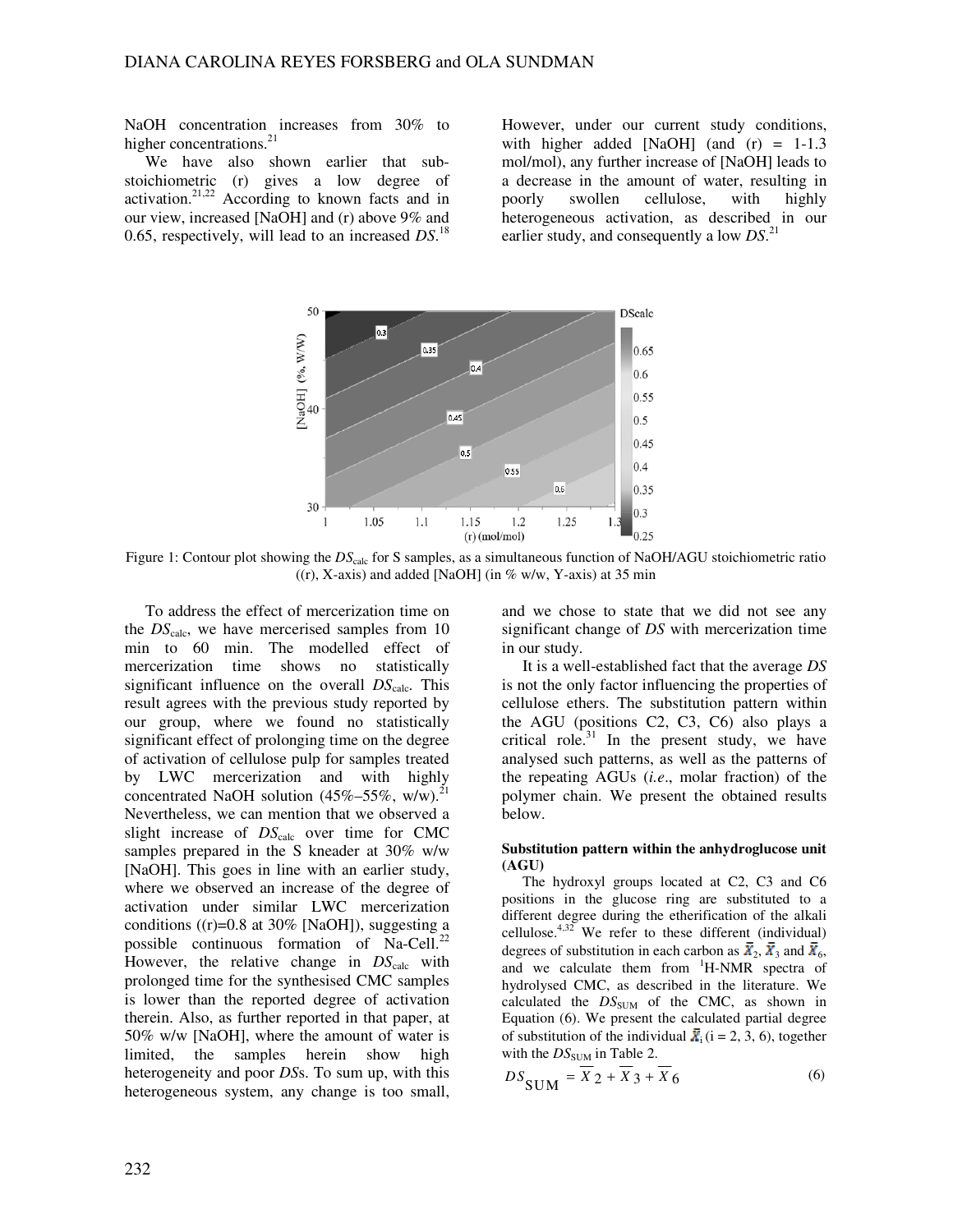Our results show the expected order  $\bar{X}_3 < \bar{X}_2 \approx \bar{X}_6$ for the substitution in C3, C2, and C6 positions, respectively. These observations are well consistent with previously reported reactivity patterns for the three hydroxyl groups in the AGU.33-36 Interestingly, as the added [NaOH] increases from 30 to 50%, the relative contribution to  $DS_{SUM}$  of  $\bar{x}_3$  increases. Samples produced in the N kneader show that when we added 30% [NaOH] during the mercerization step, the average values of the relative contribution (given in %) for  $\bar{\mathbf{x}}_2$ ,  $\bar{\mathbf{x}}_3$  and  $\bar{\mathbf{x}}_6$  was 41, 15 and 44, respectively. When we increased the added [NaOH] to 50%, these values changed to 39%, 22% and 39%, respectively. Samples produced in the S kneader show similar behaviour in the average relative contribution in % for the three  $\bar{x}_i$ .

Table 2 Partial degree of substitution ( $\vec{X}_i$ ) at positions C2, C3 respectively C6 in the anhydroglucose unit for the carboxymethylcellulose samples, determined using  ${}^{1}$ H NMR spectroscopy

| Sample          | $\bar{X}_2$ | $\bar{X}_3$ | $\bar{X}_6$ | $DS_{\rm SUM}$ |
|-----------------|-------------|-------------|-------------|----------------|
| name            |             |             |             |                |
| N <sub>1</sub>  | 0.2         | 0.06        | 0.22        | 0.48           |
| N <sub>2</sub>  | 0.24        | 0.13        | 0.25        | 0.62           |
| N <sub>3</sub>  | 0.33        | 0.15        | 0.35        | 0.83           |
| N <sub>4</sub>  | 0.28        | 0.16        | 0.26        | 0.7            |
| $*N5$           | 0.24        | 0.16        | 0.25        | 0.65           |
| $*$ N6          | 0.25        | 0.12        | 0.25        | 0.62           |
| S1              | 0.26        | 0.09        | 0.26        | 0.61           |
| S <sub>2</sub>  | 0.14        | 0.06        | 0.14        | 0.34           |
| S <sub>3</sub>  | 0.3         | 0.13        | 0.29        | 0.72           |
| S <sub>4</sub>  | 0.15        | 0.08        | 0.17        | 0.4            |
| $*$ S5          | 0.18        | 0.07        | 0.2         | 0.46           |
| $*$ S6          | 0.19        | 0.08        | 0.18        | 0.45           |
| S7              | 0.25        | 0.08        | 0.24        | 0.57           |
| S <sub>8</sub>  | 0.06        | 0.02        | 0.05        | 0.12           |
| S <sub>9</sub>  | 0.28        | 0.1         | 0.3         | 0.68           |
| S <sub>10</sub> | 0.26        | 0.13        | 0.24        | 0.64           |

(\*) indicates replicates

In general, it is known the substitution on C2 is more kinetically favoured, while substitution on C6 is more thermodynamically stable during chemical modification of cellulose.<sup>3</sup> Furthermore, the literature suggests that accessibility is a cause of differences in the distribution of substituents.<sup>4</sup> Thus, we hypothesise that as the conditions become dryer, the spatial hindrance for substitution at C3 is less pronounced, since this position is hard to reach anyway. It becomes logical since the introduced "diffusion-controlled" limitation most likely also affects at C2, as well as at C6. Thus, this results in a larger relative contribution of  $\bar{X}_3$  with increased added [NaOH]. It could seem that the literature found something else, *e.g.* the findings reported by Heinze and Pfeiffer<sup>20</sup> show a slight increase in the  $\bar{X}_6$  with [NaOH]. We do not observe any such correlation in our data. A slurry method with isopropanol was used, with much lower [NaOH]

 $(5-30\% \text{ w/v})$ , a variation of (r) between  $\approx 0.5$  and 3.2, and longer reaction time (2–6 h) in their study, however. Thus, our explanation for this discrepancy could be that, under our experimental conditions, the system is so dry that any decrease of water by increased [NaOH] hindered the accessibility to the functional OH groups, causing the decrease in the relative contribution of  $\bar{X}_6$  (and also a slight decrease in  $\bar{x}_2$ ). This agrees with the hypothesis.

## **Substitution patterns along the polymer chains**

We present the mol fractions of glucose (*i.e.* unsubstituted AGU), mono-, di- and tri-*O*carboxymethyl glucose for the hydrolysed CMC samples, and  $DS<sub>calc</sub>$  in Figure 2. We calculated the *DS*calc according to Equation (7):

$$
DS_{calc} = \frac{glucose*0 + mono*1 + di*2 + tri*3}{SUM (glucose + mono + di + tri)} \tag{7}
$$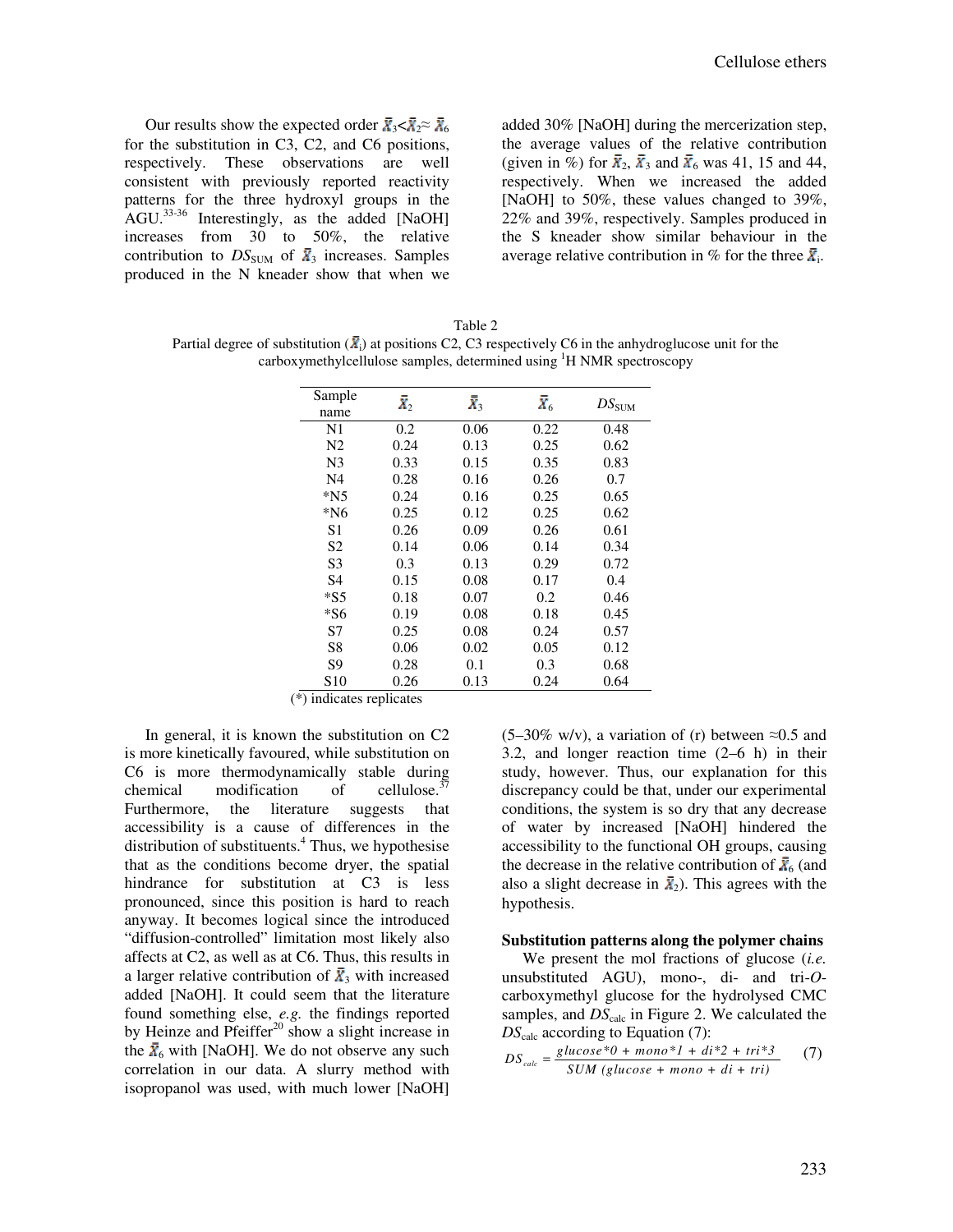Statistical models for calculating the distribution of substituents of cellulose derivatives as a function of *DS* were presented as early as in 1939, by Spurlin. The models are made based on the assumption that all functional OHgroups are equally accessible and that their reactivity stays constant through the reaction. Despite these simplifications, statistical calculations of the distribution of substituents have proven to be relevant.<sup>20,28</sup> The monosubstituted glucose in our hydrolysed CMC samples was of a lower mol fraction, compared to what we would expect from these statistics. Meanwhile, the fractions of glucose, di- and trisubstituted carboxymethyl glucose were slightly higher, as shown in Figure 2. The explanation of such non-statistical distribution is that, along the polymer chain in the CMC samples, there are areas of lower and higher substitution than the average  $DS<sub>calc</sub>$ . The observed deviation, therefore, suggests a high heterogeneity in the synthesised CMC samples.

# **Heterogeneity in carboxymethylcellulose produced by low-water-content mercerization**

Ideally, CE manufacturing is a well-distributed functionalisation that occurs equally throughout the cellulose molecule. The success of the reaction is, however, dependent on the antecedent activation of the cellulose. In our studies mentioned above on cellulose activation, we have noted the LWC mercerization does not fully

activate cellulose. Therefore, we did not expect perfectly well-distributed CMC either. An idea of the inhomogeneity in the CMC samples can be derived from: i) a comparison between the obtained distribution of the substituents with the statistically calculated, as has been mentioned above, and also ii) considering the solubility of the samples related to the average *DS*. Low solubility in relation to the average *DS* indicate areas in the sample of much lower *DS* than what the average reveals. Thus, it seems that LWC mercerization causes incomplete activation because of poor distribution. Ramos, Frollini and Heinze<sup>28</sup> pointed out a similar reasoning. Heterogeneous reactions are, however, less reproducible and hence complicate multivariate correlations.

According to literature, good water solubility of typically produced CMC is achieved at *DS* values around  $0.5-0.8$ .<sup>7,27</sup> In the synthesised CMC samples, we reached a  $DS<sub>calc</sub>$  of up to 0.7. Despite these high *DS* values, we never reached a solubility above 86% (14% insoluble particles, Fig. 3). Ramos, Frollini and Heinze<sup>28</sup> explained such insolubility by the non-statistical distribution of the monomer units. Our samples seemed to show less deviation from the statistical distribution (see Fig. 2), but as described above, the deviation is not negligible. The non-statistical distribution of the monomers is a clear indication of significant heterogeneity.



Figure 2: Molar fraction of glucose (Glu, solid line and circles), 2-; 3-; 6-mono-*O*-carboxymethyl glucose (mono, dotted line and squares), 2,3-; 2,6-; 3,6-di-*O*-carboxymethyl glucose (di, dashed line and diamons), and 2,3,6-tri-*O*-carboxymethyl glucose (tri, dashed-dotted line and triangles) in hydrolysed CMC samples versus  $DS_{calc}$  (symbols represent the samples, lines – statistical distribution proposed by Spurlin.<sup>41</sup>  $DS<sub>calc</sub> - DS$  derivate through the HPLC method)

The levels of insoluble particles in CMC samples decrease with increased  $DS<sub>calc</sub>$ , but does not follow the dependence expected from the literature for any given  $DS<sub>calc</sub>$  (Fig. 3). The high percentage of insoluble particles thus indicate the existence of larger areas of unreacted cellulose.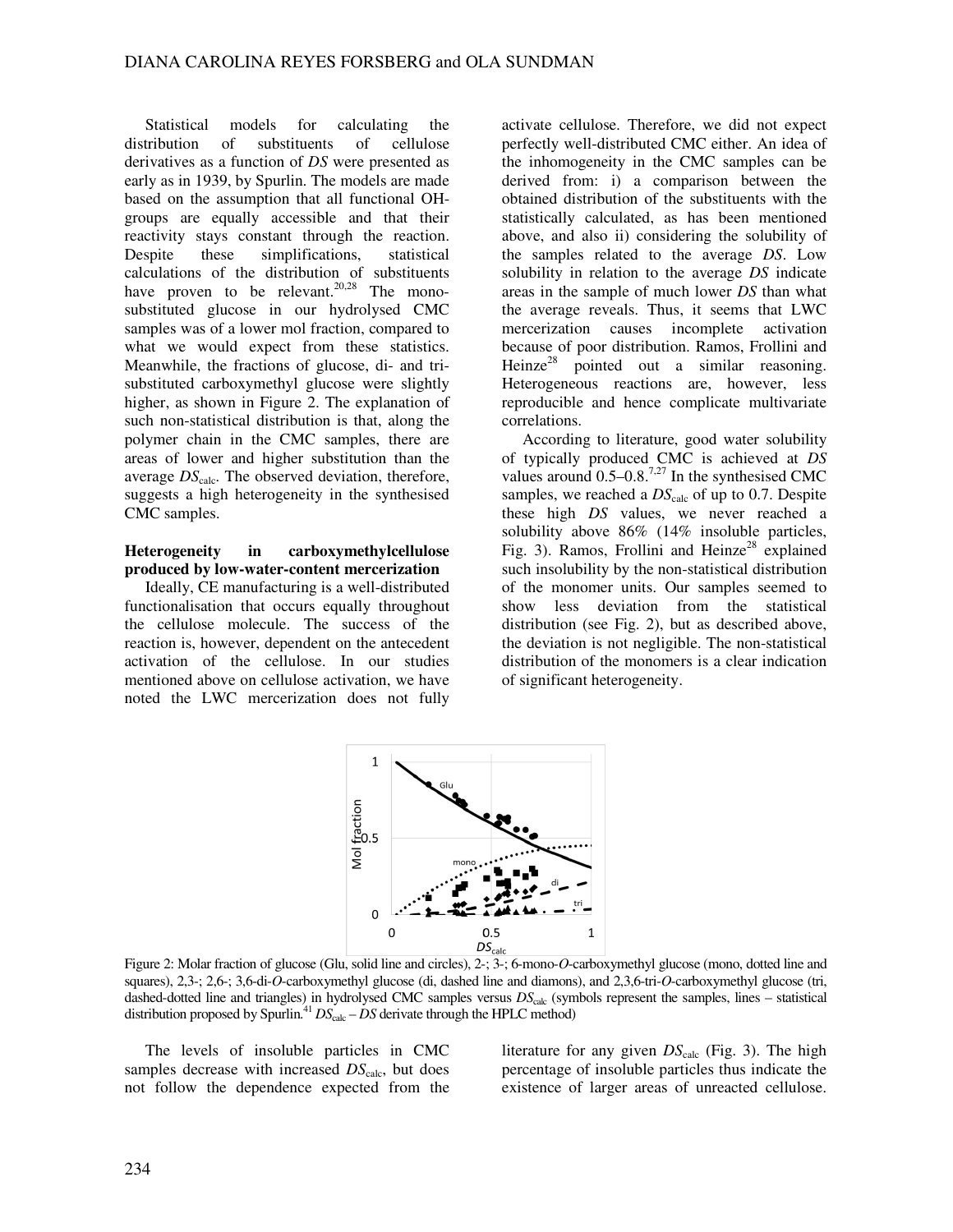We found the highest percentage of insoluble particles (>50%) in samples prepared in the S kneader at 50% added [NaOH]. We had prepared the sample with the least percentage of insoluble particles (<14%) in the S kneader too, but at 30% of added [NaOH], thus adding significantly more  $H<sub>2</sub>O$ . These results suggest that the mixing efficiency, as well as the experimental conditions, affect the insoluble particles, see the % of insoluble particles obtained for N and S samples in Figure 3. The heterogeneity is thus on a macroscopic level too. As a consequence, this prevents excellent correlations.

The nature and processing conditions of the raw materials can also be considered an influencing factor for the insolubility of the CMC. Earler studies by Jardeby *et al.*<sup>38,41</sup> pointed out that undissolved residuals in CMC are closely related to the thin-walled fibres. They explained that during the drying of the cellulose pulp sheet, such fibres compressed together, making the accessibility of cellulose difficult. In our study, however, we did not perform these analyses. To avoid the influence from any such factors, the same raw material, *i.e*., the same batch of pulp, was used throughout the current study to reduce the number of uncertainties that might influence the results.

# **Influence of mercerization conditions on side products formation**

In theory, LWC mercerization should produce fewer side products, compared to TAM.3,40 In accordance with that, N samples synthesised using  $50\%$  added [NaOH] and (r) = 1.0 show lower amounts of side products than those with lower added [NaOH] and higher (r) (Table 3). When the influence of the added [NaOH] and (r) on side products is modelled for N samples, these two variables show a statistically significant effect on the measured Na-glycolate (not shown). Thus, the best mercerisation conditions used herein (based on the knowledge from previous studies, *e.g.* Forsberg, Stridh, de Wit and Sundman<sup>22</sup>) give many side products (Fig. 4a-b). However, excellent correlation is prevented by overly large inhomogeneity.

As displayed in Equations 2-5, the formation of sodium diglycolate requires the prior formation of sodium glycolate and disodium glycolate. If (r) is reduced (*i.e.* also the Na-MCA/AGU molar ratio), the amount of NaOH (aq) available for the formation of side products is low.

This would then be more reflected in the sodium diglycolate because of the dependence on previous side product formation and free NaOH(aq).

| Table 3                                                                             |
|-------------------------------------------------------------------------------------|
| Side products, NaCl, remaining Na-MCA and NaOH, and pH of a $2\%$ (w/w) solution of |
| carboxymethylcellulose samples                                                      |

| Sample<br>name  | Na-glycolate<br>$(\%$ , w/w) | Na-diglycolate<br>$(\%$ , w/w) | Na-MCA<br>$(\%$ , w/w) | <b>NaOH</b><br>$(\%$ , w/w) | <b>NaCl</b><br>$(\%$ , w/w) | pH   | Insolubles<br>$(\%$ , w/w) |
|-----------------|------------------------------|--------------------------------|------------------------|-----------------------------|-----------------------------|------|----------------------------|
| N1              | 5.36                         | 2.64                           | 1.56                   | $\Omega$                    | 18.8                        | 6.5  | 21.8                       |
| N <sub>2</sub>  | 3.97                         | 2.61                           | 4.32                   | 1.03                        | 15.7                        | 11.4 | 29.7                       |
| N <sub>3</sub>  | 6.21                         | 4.25                           | 0.45                   | $\theta$                    | 22.1                        | 6.3  | 17.7                       |
| N <sub>4</sub>  | 5.21                         | 4.26                           | 8.38                   | 2.52                        | 15.9                        | 11.7 | 24.9                       |
| $*N5$           | 5.35                         | 3.39                           | 5.53                   | 0.88                        | 17.6                        | 11.2 | 19                         |
| $*$ N6          | 5.33                         | 3.1                            | 6.45                   | 1.02                        | 17.1                        | 11.3 | 20.1                       |
| S <sub>1</sub>  | 4.67                         | 3.72                           | 1.88                   | 0.01                        | 18.4                        | 9.1  | 13.7                       |
| S <sub>2</sub>  | 5.81                         | 5.34                           | 4.5                    | 1.1                         | 17.1                        | 11.5 | 54.4                       |
| S <sub>3</sub>  | 5.47                         | 5.36                           | 0.3                    | $\theta$                    | 21.9                        | 6.2  | 30                         |
| S <sub>4</sub>  | 2.31                         | 2.4                            | 22.44                  | 6.4                         | 9.3                         | 12.3 | 35.3                       |
| $*$ S5          | 6.74                         | 2.67                           | 9.28                   | 2.35                        | 14                          | 11   | 22.6                       |
| $*$ S6          | 6.28                         | 4.08                           | 8.94                   | 1.76                        | 15.8                        | 11.7 | 42.2                       |
| S7              | 5.65                         | 4.93                           | 0.24                   | $\theta$                    | 19.8                        | 7.2  | 38                         |
| S <sub>8</sub>  | 7.06                         | 1.89                           | 14.07                  | 4.8                         | 10.8                        | 12.1 | 51.3                       |
| S <sub>9</sub>  | 6.3                          | 4.42                           | 0.02                   | $\Omega$                    | 22.2                        | 5.5  | 25.2                       |
| S <sub>10</sub> | 6.68                         | 6.45                           | 1.91                   | 0.02                        | 20.9                        | 9.3  | 23.7                       |

(\*) indicate replicates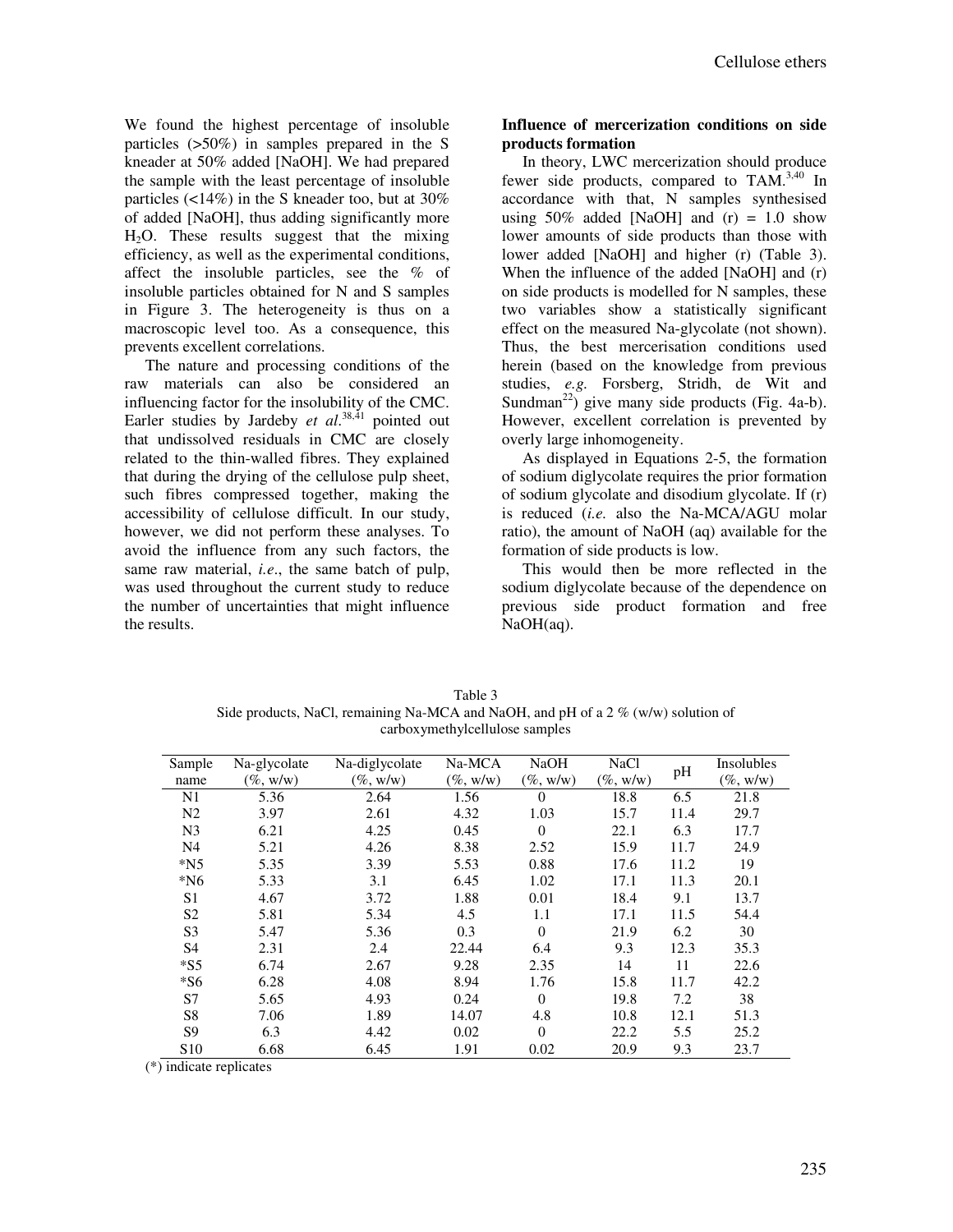

Figure 3: Amount of insoluble particles (%, w/w) as a function of  $DS_{calc}$  for carboxymethylcellulose samples prepared in N (triangles) and S (circles) kneaders, respectively



Figure 4: Contour plots showing (a) % of Na-glycolate, and (b) % of Na-diglycolate for N samples, as a simultaneous function of NaOH/AGU stoichiometric ratio (r) and added [NaOH] (%) at 35 min



Figure 5: Water/AGU mol/mol ratio (X-axis) versus both  $DS_{\text{calc}}$  (squares, left hand Y-axis) and (%) Na-glycolate (triangles, right hand Y-axis) for N samples

For samples prepared in the less efficient S kneader, the effects of the varied added [NaOH] or (r) on Na-glycolate and Na-diglycolate does not show any statistical significance.

Next, we asked how the mercerization time influences the amount of these side products. Mercerization time shows no significant influence for samples produced in the N kneader. This is because (r) and the added [NaOH] varied for each of the synthesised N samples. Thus, there are too

few data points in N samples for reliable comparison concerning mercerization time. For the S kneader, decreased Na-diglycolate with mercerization time was the only statistically significant result (Table 2). This may be due to the slow and continued alkali cellulose formation with the time that likely decreased the amount of NaOH(aq) available for side reactions.

Interestingly, according to these data, the increase in water affects the *DS* and Na-glycolate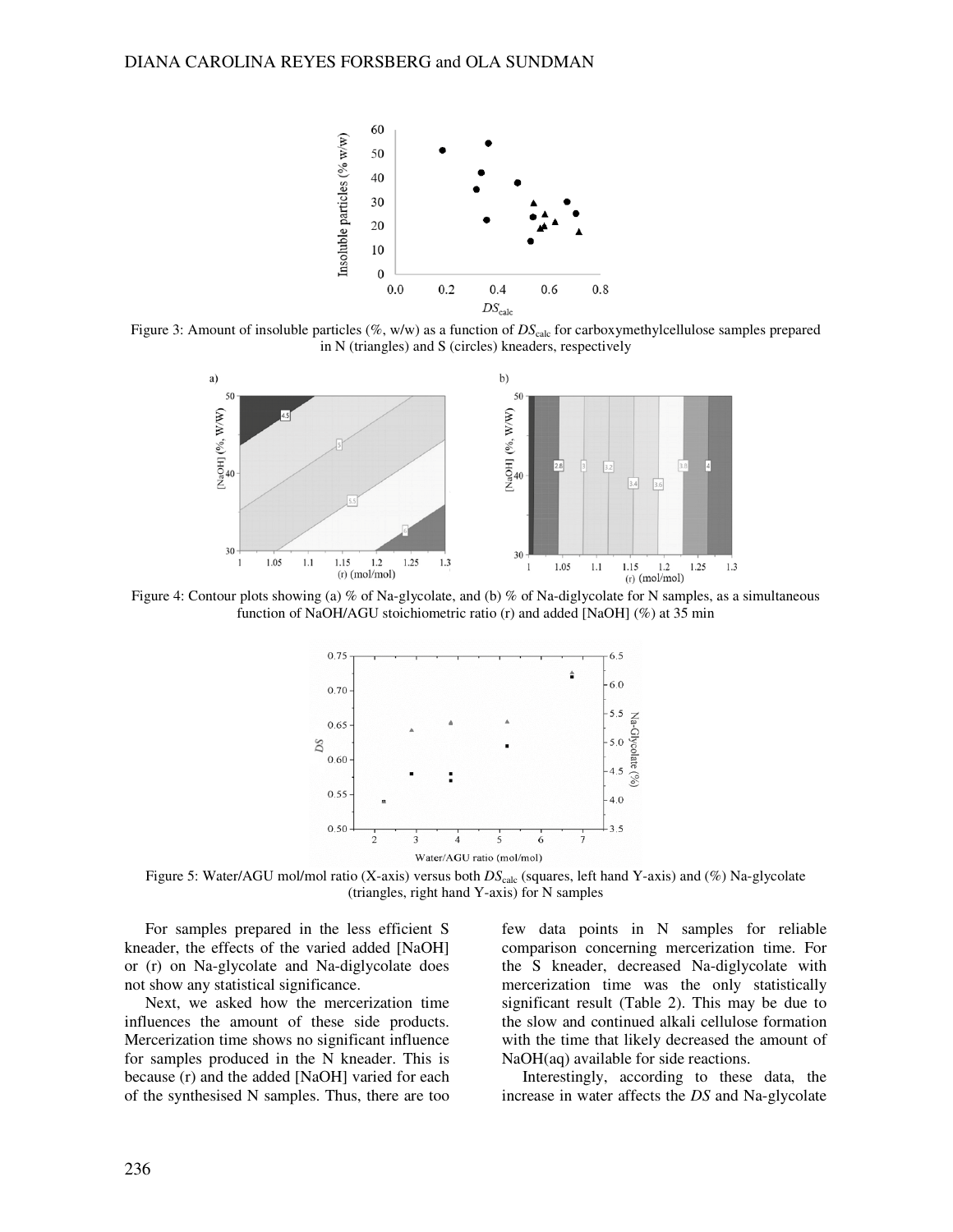formation differently. Figure 5 shows these changes for N samples at the lowest and highest studied water/AGU mol/mol ratios. For comparative reasons, we show the relative change for both in *DS* and Na-glycolate. In the figure, we can see that an increase of water/AGU mol/mol ratio from the lowest value (2.2) to 2.9 increases Na-glycolate by about 31%, while the *DS* only increases by 7%. At further increasing water/AGU mol/mol ratio, a Na-glycolate increase is barely visible, while *DS* shows a significant increase as we increase the ratio. When the water/AGU mol/mol ratio is increased to 6.7, both Na-glycolate and *DS* increase. Therefore, it seems that the side reaction is more sensitive to the water availability than the primary reaction is (under very dry process conditions). We do not know, however, if it is chemical thermodynamics or purely different physical accessibilities (due to diffusion) that is the reason for this.

# **Unreacted chemicals in the carboxymethylation of cellulose**

The unreacted NaOH (%), and resulting pH in a 2% solution CMC sample, as well as the unreacted Na-MCA, correlates positively with the added [NaOH], while they correlate negatively to the water/AGU mol ratio (see Table 3). These results once more indicate that the LWC mercerization causes a very heterogeneous NaOH/H<sub>2</sub>O/cellulose/Na-MCA mixture, and this heterogeneity becomes more pronounced as we decrease the amount of water by increasing the added [NaOH].

# **CONCLUSION**

A multivariate data analysis approach proves to be suitable, but not perfect, for finding correlations between mercerization variables, CMC substitution properties, amounts of side products and unreacted chemicals. This allows us to draw correlations between earlier mercerization studies and the present one. We see that increased mercerization increases *DS*, but not to the expected degree. However, we also see that optimum mercerization conditions lead to increased side product formation, while increased merccerisation time could decrease one of the side products. Moreover, we did not achieve complete solubility in the synthesised CMC samples. We conclude that the high heterogeneity in the synthesised samples, evidenced by a nonstatistical distribution of substituents, is the

reason for this. The problem of a well-distributed mercerisation under LWC conditions has been shown previously and became obvious. This lack of homogeneity also causes a weakening of the multivariate correlations. With regard to the distribution of substituents within the AGU, our results show a lower value for  $\bar{\mathbf{x}}_3$ , compared to  $\bar{\mathbf{x}}_2$ and  $\bar{X}_6$ , thus indicating that the LWC mercerization in the absence of alcohols results in a similar distribution as often found in the CMC processes. Interestingly, our data also show that the relative importance of the substitution in  $\bar{x}_3$ increases when [NaOH] increases from 30% to 50%. Moreover, we show that CMC properties and the formation of side products are greatly affected by the mixing equipment used.

*ACKNOWLEDGEMENTS*: We acknowledge SP Processum, Bio4Energy, Industrial Doctoral School (IDS) at Umeå University (UmU), Nouyron (formerly AkzoNobel Specialty Chemicals), and Domsjö Fabriker AB for financing this project. Andreas Koschella (Friedrich-Schiller-Universität Jena), Paul P. de Wit (retired, formerly at Nouryon) and Mattias Hedenström (UmU) are acknowledged for practical information.

# **REFERENCES**

1 J. Carraher and E. Charles, "Seymour/Carraher's Polymer Chemistry", sixth ed., CRC Press, 2003

2 L. Berglund, K. A. Johansson and K. Sundberg, US Patents 7,504,498 B2 (2009)

3 H. Saxell, I. Heiskanen, L. Axrup, C. L. Hensdal and V. Jokela, US Patents 2015/0094464 A1 (2015)

4 E. Sjöström, "Wood Chemistry - Fundamentals and

Applications", San Diego, Academic Press Inc., 1993<br>  $\frac{5}{5}$  E. Perso, O. Pedue, H. Chanzy, and J. Hou F. Porro, O. Bedue, H. Chanzy and L. Heux, *Biomacromolecules*, **8**, 2586 (2007), https://doi.org/10.1021/bm0702657

6 E. J. Lorand, *Ind*. *Eng*. *Chem*., **31**, 891 (1939)

7 D. Klemm, B. Philipp, T. Heinze, U. Heinze and W. Wagenknecht, "Comprehensive Cellulose Chemistry", Wiley-VCH, 2004

8 D. C. Albán Reyes, N. Skoglund, A. Svedberg, B. Eliasson and O. Sundman, *Cellulose*, **23**, 1061 (2016), https://doi.org/10.1007/s10570-016-0879-0

9 A. J. Barry, US Patents 2,296,829 (1942)

<sup>10</sup> P. Boström and L. Karlson, US Patents 8,487,089 B2 (2013)

<sup>11</sup> P. Boström, I. Ingvarsson, and K. Sundberg, U.S. Patent No 5,140,099 (1992)

<sup>12</sup> P. Mansikkamäki, M. Lahtinen and K. Rissanen, *Cellulose*, **12**, 233 (2005), https://doi.org/10.1007/s10570-004-3132-1